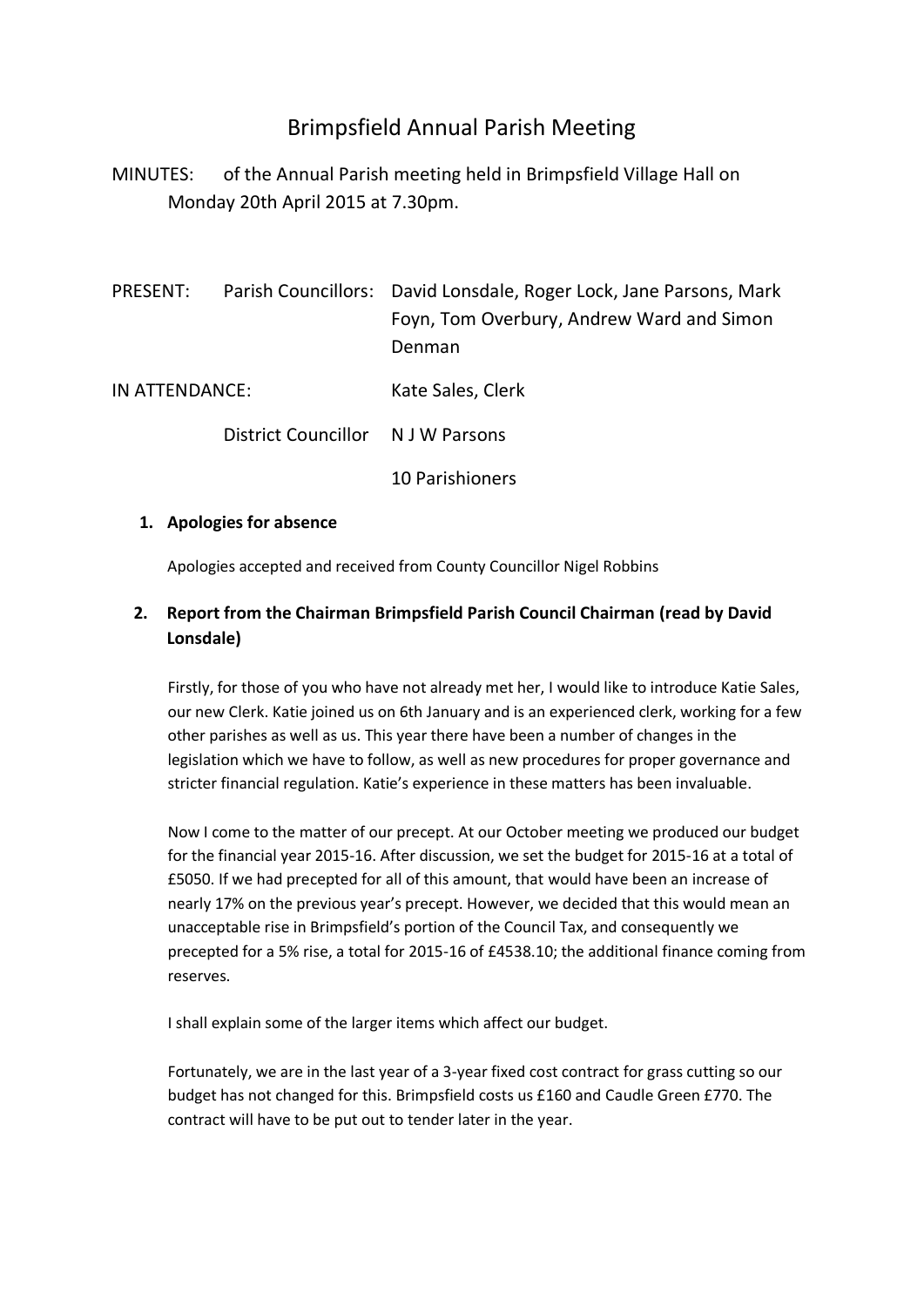Hire of village hall. We may have to hold more meetings to discuss planning applications and we have anticipated an increase in the hire rates, and thus we have budgeted for an increase in Village Hall hire costs from £75 to £200

Regarding insurance, earlier in the year we signed up for a 3-year deal at a considerable saving, but have assumed a small increase on this in case we needed to supply our new clerk with a laptop, which should be insured. However, this is still a saving of £100 over last year's budget.

In view of the upcoming election, there is a likelihood that we will have new councillors and we have budgeted an additional £140 for their training.

At the time of budgeting we did not have a clerk; I was acting in the role. We intended to recruit a new clerk and thus we budgeted for a full year's salary at £1800. This was in line with the official NALC pay scale. It also included an amount for pension contributions. Our previous clerk had been on a fixed salary, unrelated to the NALC scale, and consequently this budgeted amount was an increase of £421

We budgeted for a reduction in clerk's expenses as we believed that more of the work should be able to be carried out by e-mail, reducing the amount of car mileage required. This reduction was £150

We pay our clerk through an agency. Our previous clerk was paid once per year, but we felt that a new clerk should take monthly payments so we budgeted an increase of £128.

We budgeted for a laptop for a new clerk at £500.

We then had a considerable discussion about various grants. For several years we have made a grant to the Citizen's Advice Bureau and to the maintenance of Brimpsfield Churchyard. We are conscious that these grants are coming out of taxpayers money and it is important that taxpayers would want us to make these grants. We decided against continuing the CAB grant as so much advice is now available on-line. We also decided against continuing the churchyard grant, as we were aware that for two years the churchyard has been maintained by volunteer labour. In view of all the other increases we faced we did not feel we could continue this.

However, at the time we were aware that the Village Hall, which is an asset owned by the Parish Council, had severe funding problems, and would need an injection of cash imminently. We therefore agreed to make a once-off grant of £300 to the Village Hall to tide them over their problems, until a new committee was in place, after which the situation could be reviewed. I will talk more about the Village Hall in a few minutes.

The aggregate of the above figures was an increase of budget of £728. In the event, our new clerk has not required a laptop and her salary is not subject to pension contributions. This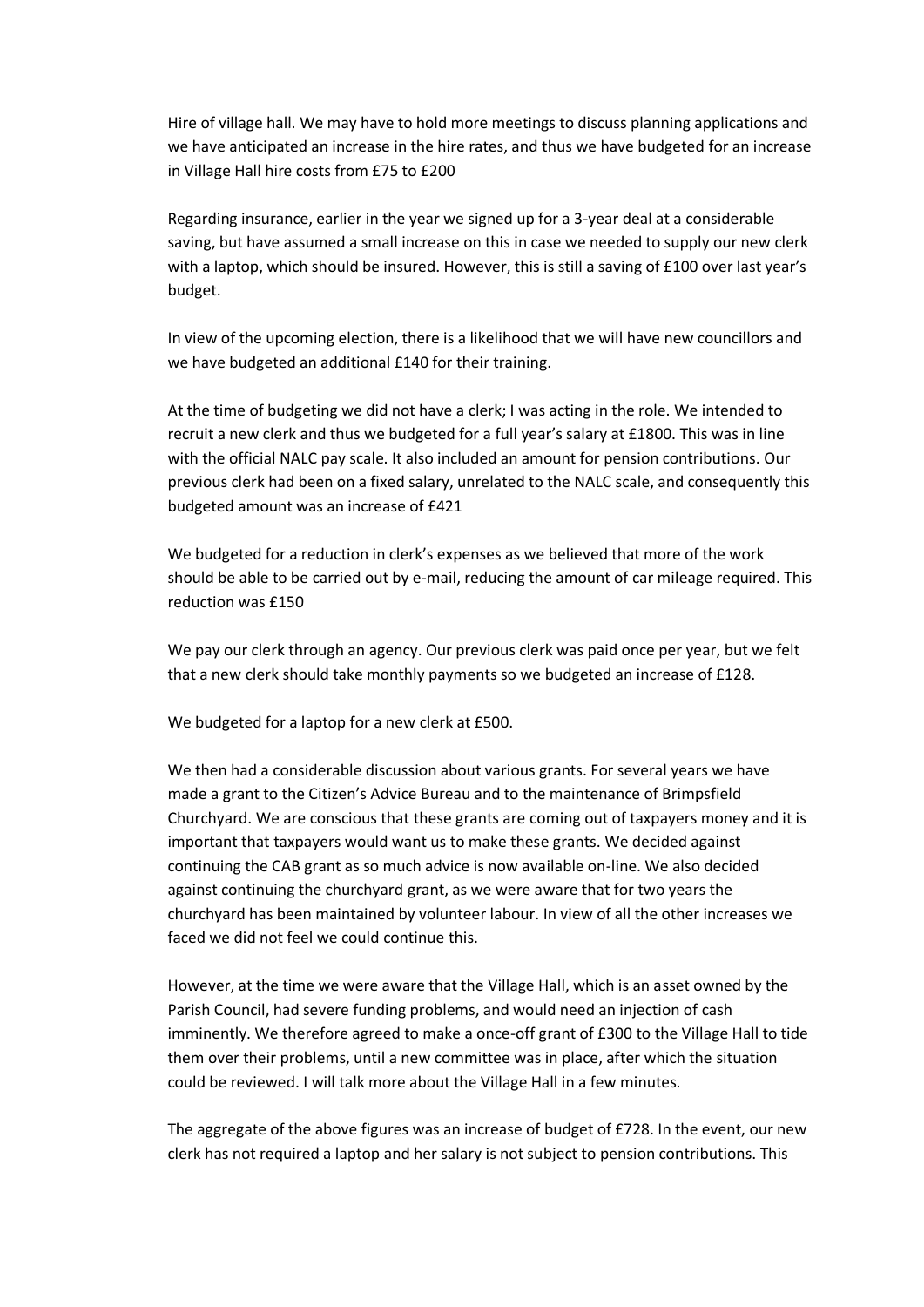should mean that our actual expenditure is less than budgeted, and thus our financial reserves may not be called on to balance the books.

Moving on to other matters, last year was the commemoration of the centenary of the start of the First World War. I would like to thank Councillor Roger Lock for his hard work in renovating the War Memorial. I am sure you will all agree that it looked very good at the Remembrance Day parade in November.

We have been concerned for some time that the Village Hall Management Committee has not been meeting regularly and that the hall appeared to be deteriorating. There had been little fund-raising effort and we were unsure of the state of the finances. According the Deed of Trust which set up the committee in 1966, we were not able to intervene directly, but we assisted the acting Chairman in reforming the committee, and Councillor Lock is the new Chairman. He will present a report later on the Village Hall.

We are all very pleased that the Brimpsfield-to-Birdlip road, has finally been resurfaced. The road edges by the bridge over Brimpsfield Common have not yet been attended to and it took 18 months to get the worn-out road markings near the War Memorial to be repainted. In general we are not happy with the effectiveness of the method of temporary repair or potholes, and we have made our thoughts known on many occasions.

I would like to thank Councillor Mark Foyn and Councillor Mrs Jane Parsons for their continued support as our Snow Wardens, and I would also like to thank our Tree Warden, Mr Mike Colebrook, for his continued advice and guidance to help preserve our Cotswold environment. We hope that he might be prepared to continue to carry out this role in the coming year.

I would like to thank our new Clerk for all the help and guidance she has given us as we adapt to the new legal requirements which are now in place.

As you may know I am not standing for election this year. I have been a councillor for 16 years and chairman for eight. I would like to thank my fellow Councillors, all of whom are volunteers, for their support and hard work.

*A parishioner asked on behalf of Peter Marychurch if the rut in front of his house, The Muzzards might be repaired as it was increasing in size. The Clerk had already reported this to Amey at the time of the re-surfacing of the road but it couldn't be fitted into the scheme of work. The new Area Highways Representative, Gillian Portlock had previously informed the clerk that she would be visiting all her new parishes to look at the roads. It was agreed that the Clerk would re-contact Gillian Portlock to see if she would like to meet with councillors when she visits.*

*The Chair informed the meeting that anyone could register a pothole on online at the County Council's website. Cllr Denman stressed it was important to state the size of the pothole as*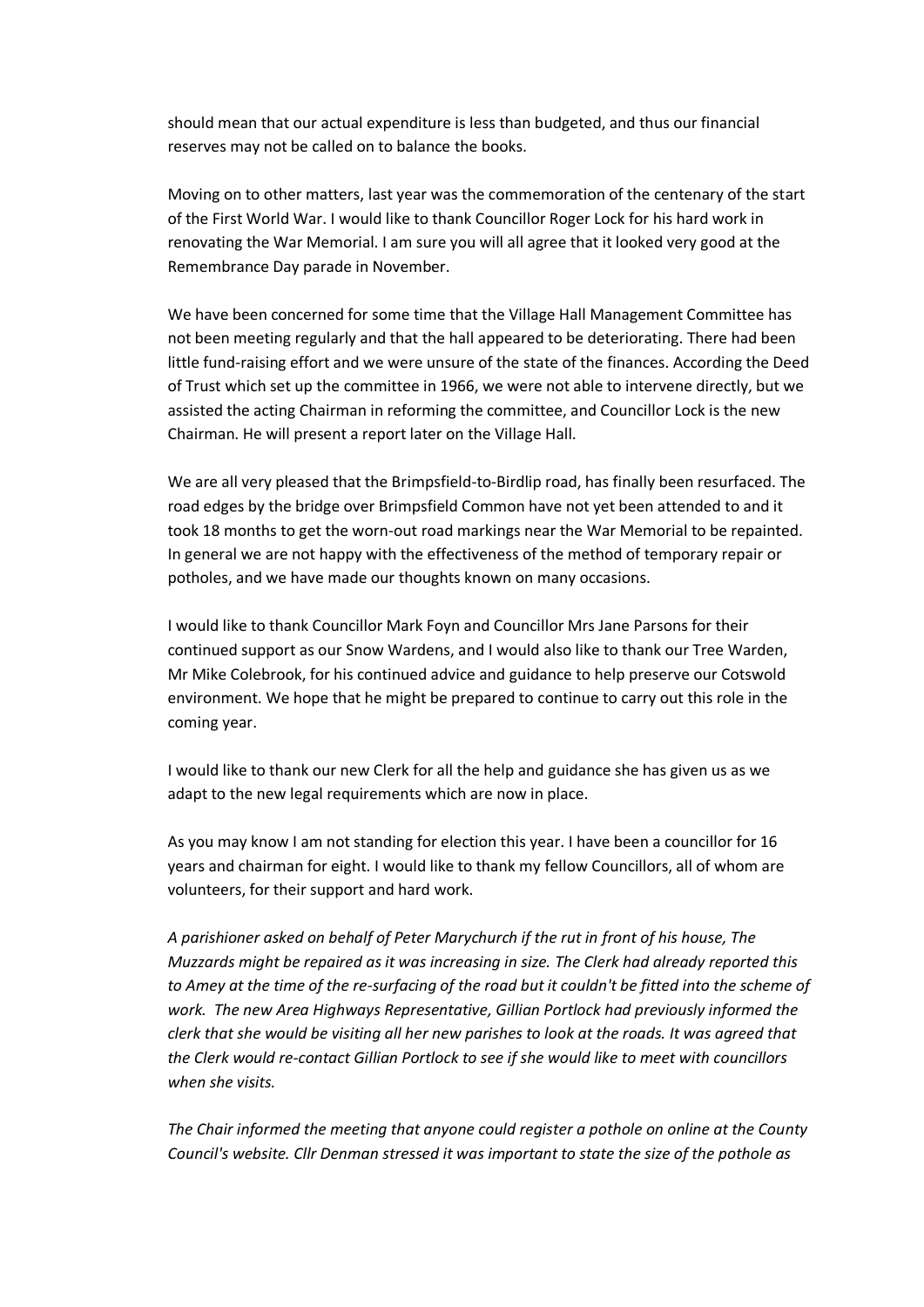*anything under 300mm x 300m would not be filled, but any hole with a depth of least 75mm would be immediately attended to.*

*Another parishioner was concerned about the frequency of the inspections of the roads as the road through the village was a rat-run during commuting hours. The Chair informed the meeting that the parish council had asked for the road to be upgraded to a D Class so that inspections were made by Amey more frequently, but the request had been refused.*

*A discussion arose around the fact that the parish council may have a surplus of funds this year as some items no longer needed to be budgeted for. It was mentioned by a parishioner that perhaps the parish council would re-look at providing a grant again to the church for the maintenance of the churchyard as the church was a part of the local community and relied on grants to be able to perform its duties. The treasurer of Brimpsfield & Birdlip PCC, gave a brief oversight of the running costs of the church and how if it couldn't raise sufficient funds then there was a real likelihood that the church would close.* 

*The Chair informed the meeting that the decision not to award a grant this year was not taken lightly but at the time the decision was taken the parish council felt with the limited resources it had it wanted if possible to support the Village Hall and not burden the parish with too large an increase in council tax. However if the parish council wanted to re-look at this item again in the future it could.*

## **3. Report on Cotswold District Council 2014 to 2015 Items for discussion (read by Cotswold District Councillor N Parsons)**

- 1. Referred to the Council Tax Guide 2015-16 for explanations of the following:
	- Reduction in direct government grant of £500,000. However even with this reduction from Government there will be no reduction in services to the public as the council had made considerable savings in back office services. These have been centralised and costs shared with West Oxfordshire District Council, Cheltenham Borough and Tewkesbury Borough Councils
	- Cotswold District Council has then been able to give residents a 5% reduction in council tax.
	- Charges frozen for the green bin service and parking charges
- 2. Emerging Local Plan
	- Strategic Site in Chesterton, Cirencester with other development concentrated in 17 main settlements. In total 7,600 new dwelling are needed by 2031 however most of these have already been allocated to the main sites already proposed. Only 400 houses are left to approve in the area by 2031.
	- Consultation on proposed Sites Jan & Feb 2015. The responses to this are now being looked at.
	- New Rural Housing Policy proposed to protect rural sites but also allow careful development to take place.
	- Further consultation in the summer on Development Control Policies
- 3. A417 Missing Link: work progressing funded in principle. Supported by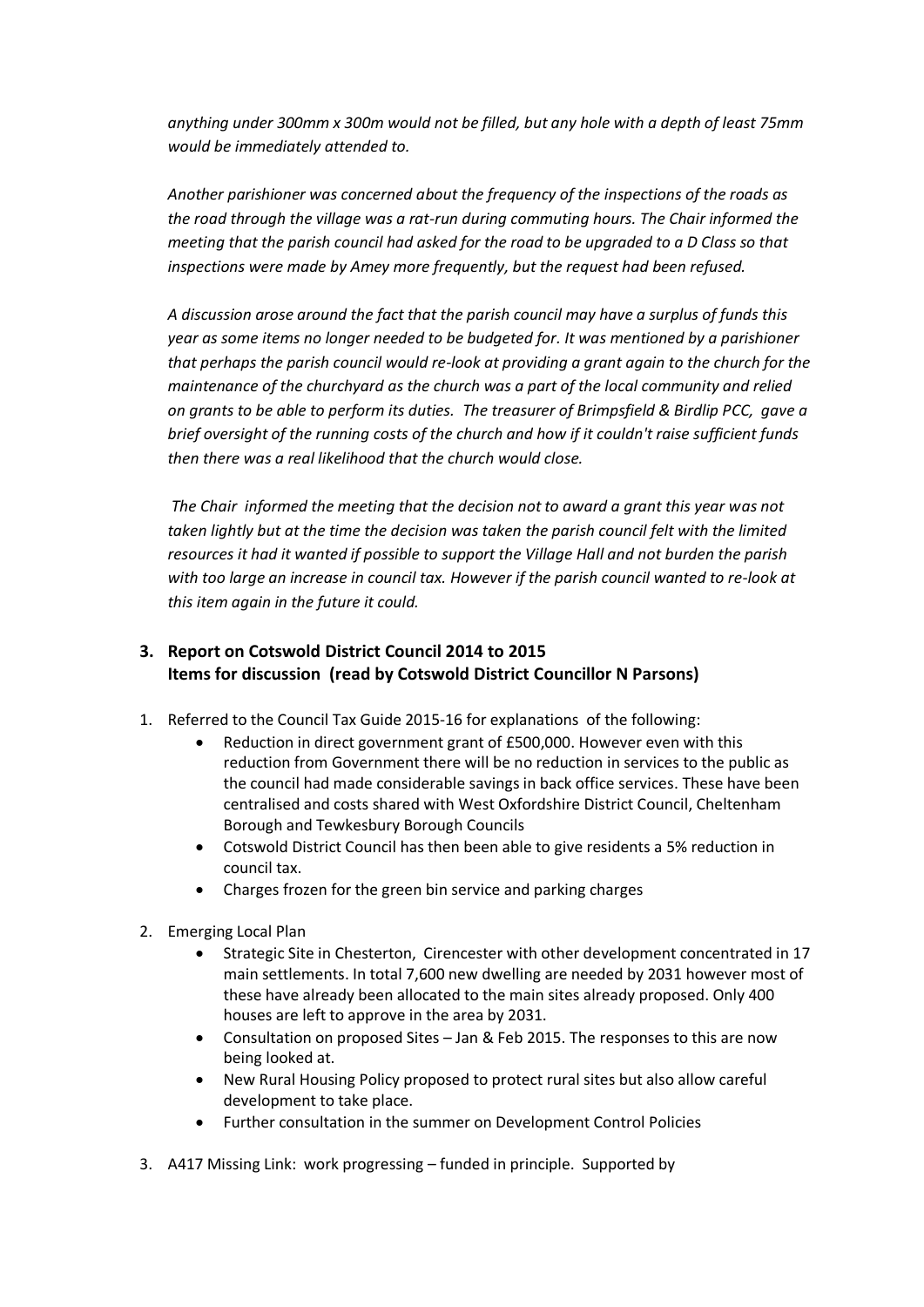CDC. Local Enterprise Partnership has the funding and this is their priority regarding transport improvements. Research on routes is underway and parishioners can see view the progress of this project online at the County Council's website.

- 4. Waste Collection & Re-Cycling
	- Ubico This is working well and since it started it has made substantial savings. Ubico was set-up by Cotswold District Council and Cheltenham Borough Council and is a non-profit organisation.
	- Recycling at 60% top 10 in England. The district is performing well
	- Fly Tipping. Residents can report this online and the aim is to try and clear sites within 2-3 days of notification.
	- Roadside Litter. A new local fund for Ward Councillors is available to fund environmental projects to help clean up black spots.

*A parishioner asked whether Kemble Airport was being considered as a strategic site for housing. Cllr Parsons replied that a proposal was being looked at currently but this would affect the Chesterton site already proposed. The Kemble site might not be suitable as it would be a development out on its own with no supporting infrastructure and sewage system. Chesterton was the preferred development as it would be linking into the existing community and town with bus and cycle routes and footpaths.*

*Cllr Denman asked when the Local Plan might be able to demonstrate its 5 year housing stock so to stop developers using this clause in the National Planning Policy Framework as a presumption to build. Cllr Parsons replied that hopefully towards the end of this year it might be able to move towards submitting it to the Planning Inspectorate.*

*Cllr Overbury informed the meeting that presently volunteers were clearing litter themselves and disposing of it in their own waste collections. Cllr Parsons informed them that if they contacted Monica Stevens and George Larger they would be provided with sacks, rubbish grabbers and a regular waste collection service.* 

## **4. Report form Gloucestershire County Councillor Nigel Robbins - (this was read out by David Lonsdale)**

1. In securing a promise of funding to solve The Missing Link (A417) we have to realise that a new government might renege on this commitment. We received verbal assurances when we signed up to the plan that the question of noise (high speed wheel noise compounded by concrete surfaces) would be addressed at the same time as the construction of new carriageways. The Highways Agency (or whatever they now call themselves) have started to scope the issues. I doubt if they will depart from the Brown Route proposal.

Again, we had assurances that the old Birdlip high street would not be re-opened for construction traffic. I suppose we need to safeguard your roads against that possibility. Despite what has been asserted, getting this project on to the short-list was a collective effort (the LEP put in the final proposal) and I am sure that suggesting the closure of the right turn to Leckhampton would not have assisted the process.

2. Contracts for the 2nd stage of the Fastershire project for better broadband are to be awarded by May 13th. The key contacts at Shire Hall are Clare Edwards on 01452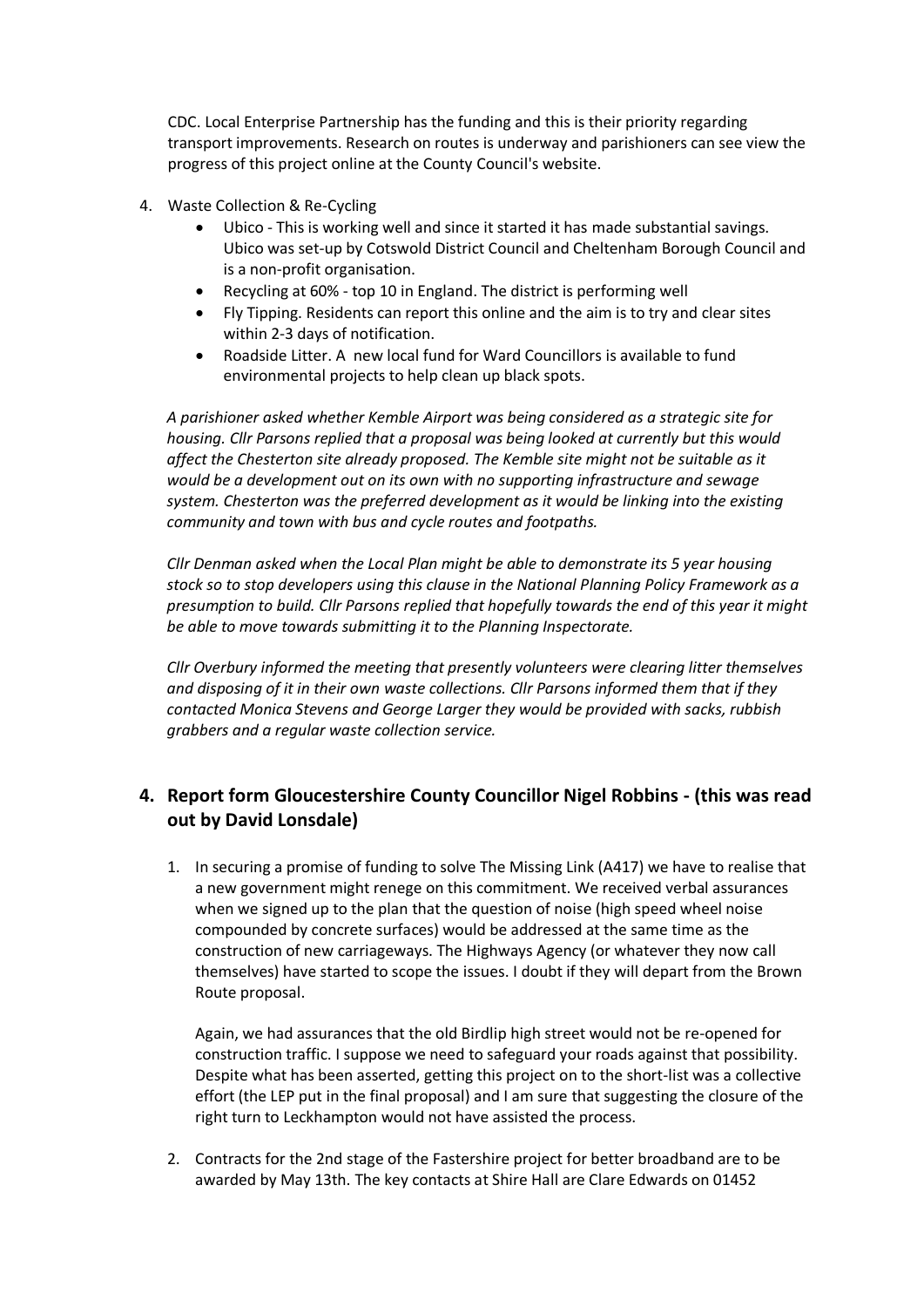328303 or Dawn Thompson. I would have to guess their e-mails. For those who continue to have a poor service there is a sense that patience will be required because the plan is to have everybody eventually on high speed access.

However, as the decisions on how the connections are to be made and where the new contractors are going to concentrate their energies for the Cotswold project will be made by the firm, not by GCC I see no harm in lobbying the appointed company, with evidence of significant business needs (home-based self employed, for example) which, if not satisfied, will frustrate employment growth.

- 3. I was advised a month ago by Highways staff that a review had been launched by GCC into the contract with Amey, which is now 12 months old. To be conducted by a former respected Highways Manager. This was contradicted in the Chamber when I raised it recently; apparently they were helping Amey out, not reviewing their progress! Given the widespread concern about their performance it would do no harm for the BPC to write asking why there has been no full-scale review of the Amey contract now that a year has passed.
- 4. The School Place lottery is underway. If local demand greatly exceeds capacity please advise me. I cannot influence the allocation process but I am willing to press for capital grants to expand capacity in popular primary & secondary schools. No report provided at the time of printing.

### **5. Report from the Chairman of the Village Hall Management Committee (read by Roger Lock)**

Following some concerns regarding the management of the Village Hall and the fact that the building is an asset and the responsibility of the Parish Council, it was agreed in January 2015 to establish a new committee to manage the building and to report back to the Parish Council. The new committee has currently nine members including representatives from the main organisations who make use of the hall on a regular basis.

The Committee established the need to identify issues and set short, medium and long term goals.

In the short term there is an urgent need to attend to the fabric of the building and work has already started on this and members of the Parish will be asked to help out on a working party on the 16th May. Health and safety issues have been addressed with new fire extinguishers etc. installed and PAT testing has been completed. A working party of volunteers undertook an audit of all items in the village hall.

Financially, however, the Village Hall has little funds which do not cover the outgoings. The Committee has looked at the charging structure which has not been revised for the past five years to bring it into line with current rates. This includes differentiated rates for winter and summer to take into consideration heating costs. In the medium term the Committee will be looking to promote the hall as a viable meeting hub for the village to develop community cohesion and help to raise funds. In the spring a historical day with old photographs from the village will be held. Other fund raising events being considered are a race night, wine and cheese evenings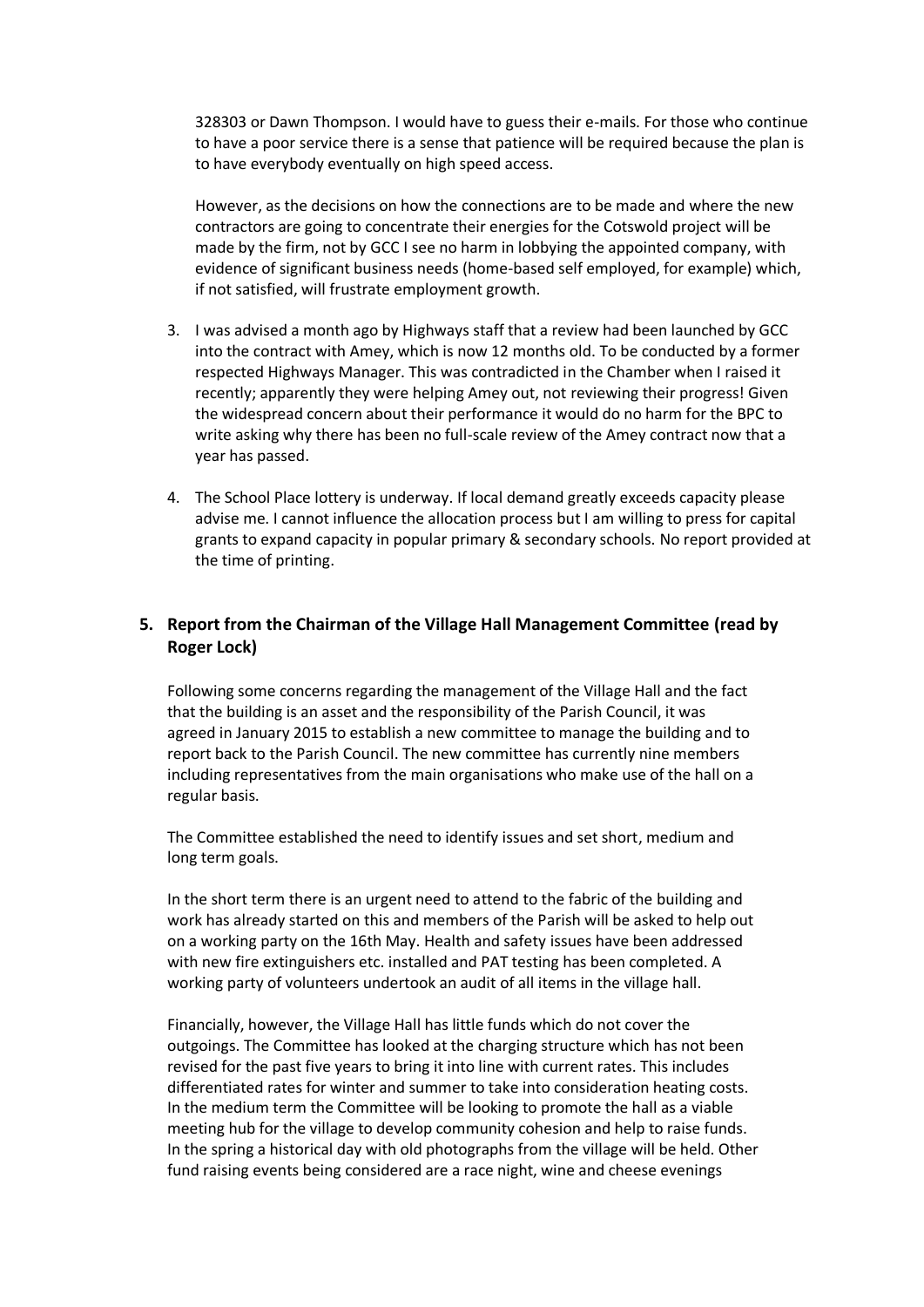and perhaps a community open night once a week.

In the long-term it is apparent that there are long term problems with the structure and repair of the hall. There is a possibility that asbestos is within the hall's structure and the building is not energy efficient. Ultimately the building will need replacing within the next five to six years. To this end, the Committee is currently seeking possible sources of funding. Any funding and proposed development will need to be helped and supported by people who have the skill-set to promote the project. The Chairman has already met with Barbara Pond (Community Assets and Enterprise Adviser), from GRCC who has been most helpful and has recommended that, with her help, a "Village Plan" is drawn up. It is hoped that Barbara will be invited to speak on this to the Parish Council in the near future.

*A parishioner asked whether the committee could secure a lottery fund to aid the redevelopment of the village Hall. Roger Lock replied that there were a number of tranches available and these were being looked into. A consultation would take place with the community to discover how it would want to see the project going forward.* 

*Presently the Deed of Trust is with solicitors at the county council to determine exactly what the responsibility of the Parish Council is towards the Village Hall.*

### **Report from the Chairman of the Brimpsfield Parish Charitable Trust ANNUAL REPORT 2014 to 2015 (read by Keith Prentice)**

The trust was set up in 2009, to remove from the direct control of the Parish Council, management of charitable donations made to the Parish of Brimpsfield and Caudle Green. Two serving parish councillors must serve on the Trust Committee with at least one independent trustee. The committee is currently made up of Keith Prentice (Chairman), Mike Colebrook, Roger Lock and Tom Overbury.

The Trust manages and distributes charitable income to the benefit of parishioners on oneoff projects with no ongoing financial commitment.

The funds available stand at £9,937.51 (accounts are audited by an independent examiner). Annual donations to the trust have ceased.

There have been two recent requests for support which are being processed by the committee. One is from the Village Hall Chair to assist with plans for the Village Hall and one from the Vice-Chairman of the Parochial Church Council to help with some work in Brimpsfield's churchyard.

The BPCT committee has decided that once these applications are dealt with the Trust will be wound up.

*Cllr Denman asked if a Defibrillator was under consideration by the Trust. Mr Prentice informed the Council it was not.*